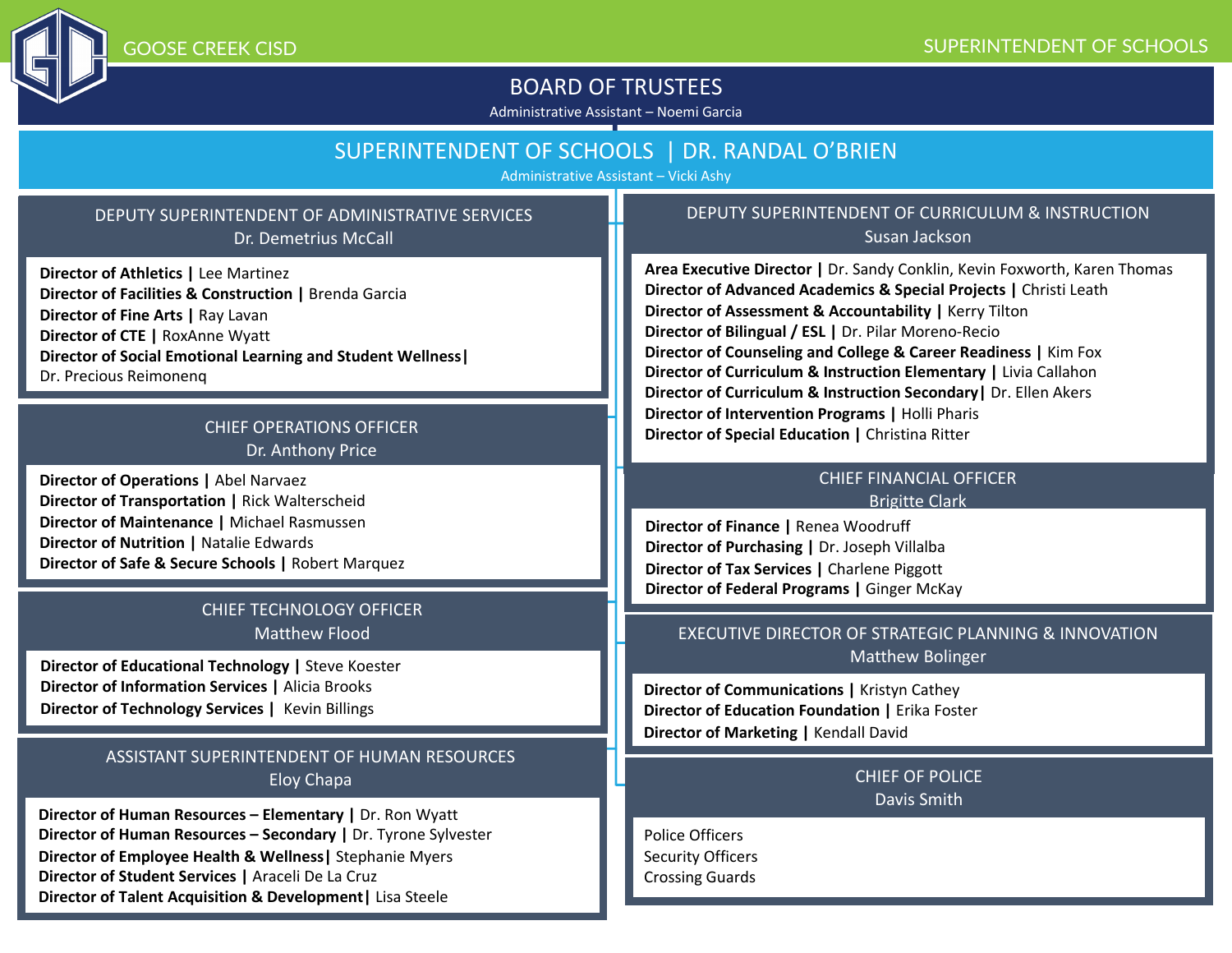

# DEPUTY SUPERINTENDENT OF ADMINISTRATIVE SERVICES | DR. DEMETRIUS MCCALL

Administrative Assistant – Gregoria Salinas

| Lee Martinez<br><b>RoxAnne Wyatt</b>                                                                                                                                                                                                                                                                                                                                                                                                                                                                             | <b>WELLNESS</b><br>Dr. Precious Reimonenq                                    | <b>PLANNING &amp; CONSTRUCTION</b><br><b>Brenda Garcia</b>                                                                                                                                                                                                                                                  |  |  |  |
|------------------------------------------------------------------------------------------------------------------------------------------------------------------------------------------------------------------------------------------------------------------------------------------------------------------------------------------------------------------------------------------------------------------------------------------------------------------------------------------------------------------|------------------------------------------------------------------------------|-------------------------------------------------------------------------------------------------------------------------------------------------------------------------------------------------------------------------------------------------------------------------------------------------------------|--|--|--|
| <b>ASSISTANT DIRECTOR OF</b><br><b>CTE COORDINATOR</b><br><b>ATHLETICS</b><br>Leia Miller<br>Greg Smith<br><b>CTE Accountability &amp; Academics</b><br><b>GCM Coordinator</b><br>Jennifer Guillory<br><b>Shannon Carter</b><br><b>CTE Specialist</b><br><b>REL Coordinator</b><br>Carling Caldwell, Jade Cox<br><b>Timothy Finn</b><br>& Dr. Shannon Ramirez<br><b>RSS Coordinator</b><br><b>Lead Ag Science Teacher</b><br><b>Robert Toomer</b><br>Kenneth Rogers<br><b>Work Force Liaison</b><br>Monica Swift | <b>BEHAVIOR &amp; MENTAL HEALTH</b><br><b>COORDINATOR</b><br>Thresa Caldwell | <b>ASSISTANT DIRECTOR OF</b><br><b>CONSTRUCTION</b><br><b>Bruce Riggs</b><br><b>SENIOR PROJECT MANAGER</b><br><b>Edgar Martir</b><br><b>PROJECT MANAGER</b><br>Carl Burg<br>Tom Ortman<br>Jesse Garcia<br><b>ACCOUNTING ANALYST</b><br>Arlene Blanco Chapa<br><b>BOND PROGRAM MANAGER</b><br>Contract / LAN |  |  |  |
| <b>DIRECTOR OF FINE ARTS</b><br><b>Ray Lavan</b>                                                                                                                                                                                                                                                                                                                                                                                                                                                                 |                                                                              |                                                                                                                                                                                                                                                                                                             |  |  |  |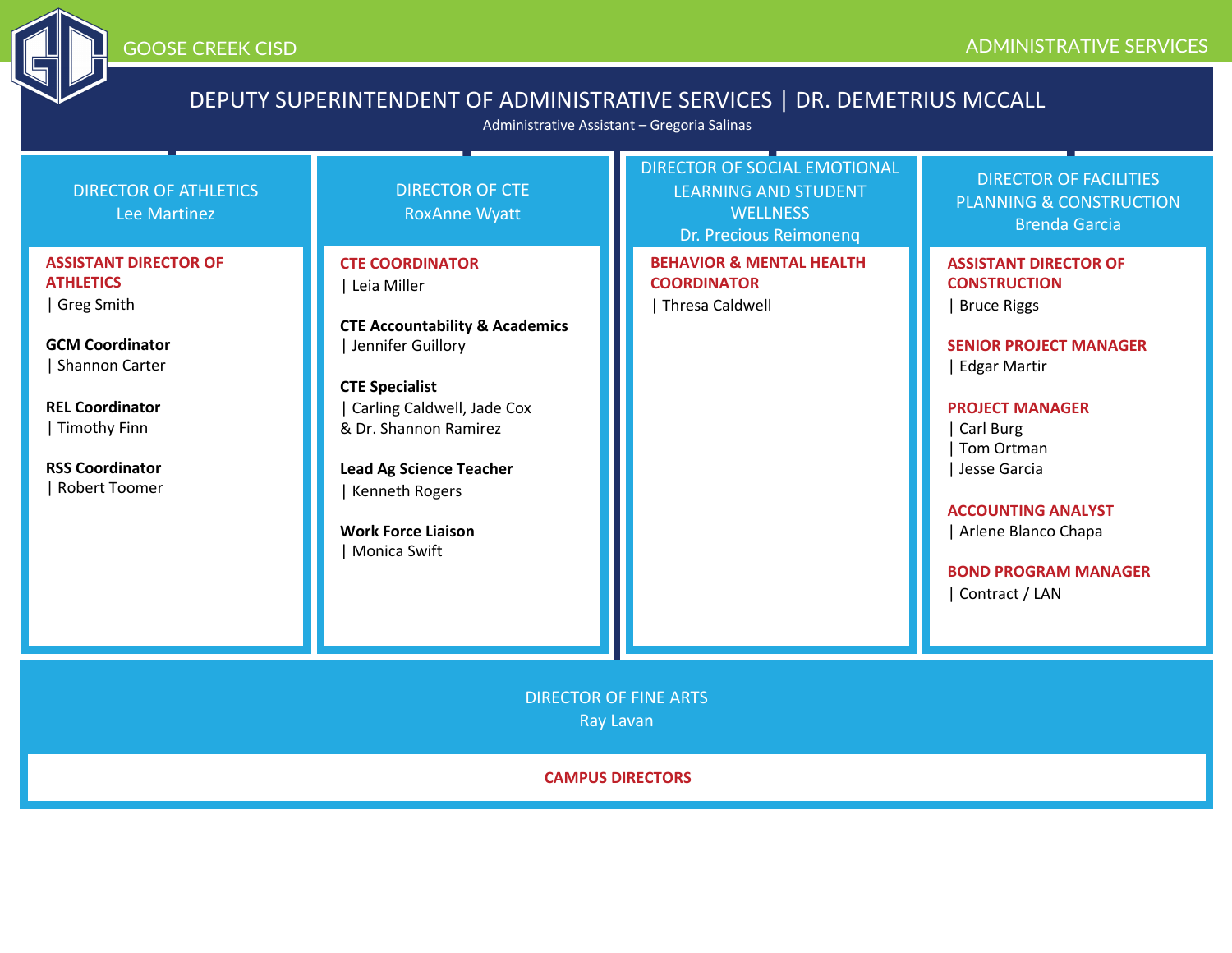## GOOSE CREEK CISD ADMINISTRATIVE SERVICES

# CHIEF OPERATIONS OFFICER| DR. ANTHONY PRICE

Administrative Assistant – Brenda Villanueva

| <b>DIRECTOR OF TRANSPORTATION</b><br><b>Rick Walterscheid</b><br><b>LEAD COORDINATOR</b><br>  Patricia Almaraz<br><b>Supervisor</b><br>  Cheryl Garrett<br>Supervisor<br>Robin McGowan<br><b>Supervisor</b> | <b>DIRECTOR OF GROUNDS</b><br>& CUSTODIAL DEPARTMENTS<br><b>Abel Narvaez</b><br><b>OPERATIONS SUPERVISOR</b><br>Veronica Martinez<br><b>GROUNDS SUPERVISOR</b><br><b>Felipe Cervantes</b> | <b>DIRECTOR OF FOOD SERVICES</b><br><b>Natalie Edwards</b><br><b>ASSISTANT DIRECTOR</b><br>Joy Otadoh<br><b>CHEF MANAGER</b><br>Franchesca Bland<br><b>COMMUNITY RELATIONS AND</b><br><b>MARKETING MANAGER</b><br>Roshelle Stevenson | <b>DIRECTOR OF MAINTENANCE</b><br><b>Michael Rasmussen</b><br><b>MAINTENANCE SUPERVISOR</b><br>Leo Ryza<br><b>HVAC SUPERVISOR</b><br><b>Brian Anderson</b><br><b>ELECTRICAL SUPERVISOR</b><br>Kim Rosamond<br><b>OFFICE SUPERVISOR</b> |  |
|-------------------------------------------------------------------------------------------------------------------------------------------------------------------------------------------------------------|-------------------------------------------------------------------------------------------------------------------------------------------------------------------------------------------|--------------------------------------------------------------------------------------------------------------------------------------------------------------------------------------------------------------------------------------|----------------------------------------------------------------------------------------------------------------------------------------------------------------------------------------------------------------------------------------|--|
| Teresa Mendoza<br><b>Shop Supervisor</b><br>Jamie Ramon                                                                                                                                                     |                                                                                                                                                                                           | <b>HUMAN RESOURCES</b><br>Irma Tyler<br><b>DIETICIAN</b><br>Jose Saenz                                                                                                                                                               | Debbie Finn                                                                                                                                                                                                                            |  |
| <b>DIRECTOR OF SAFE &amp; SECURE SCHOOLS</b><br><b>Robert Marquez</b>                                                                                                                                       |                                                                                                                                                                                           | Warehouse<br><b>COORDINATOR OF WAREHOUSE</b><br>James Polvadore                                                                                                                                                                      |                                                                                                                                                                                                                                        |  |
|                                                                                                                                                                                                             | <b>FACILITY RENTAL &amp; RESERVATIONS MANAGER</b><br><b>Susan Boucher</b>                                                                                                                 | <b>WAREHOUSE FOREMAN</b><br><b>Gregory Washington</b>                                                                                                                                                                                |                                                                                                                                                                                                                                        |  |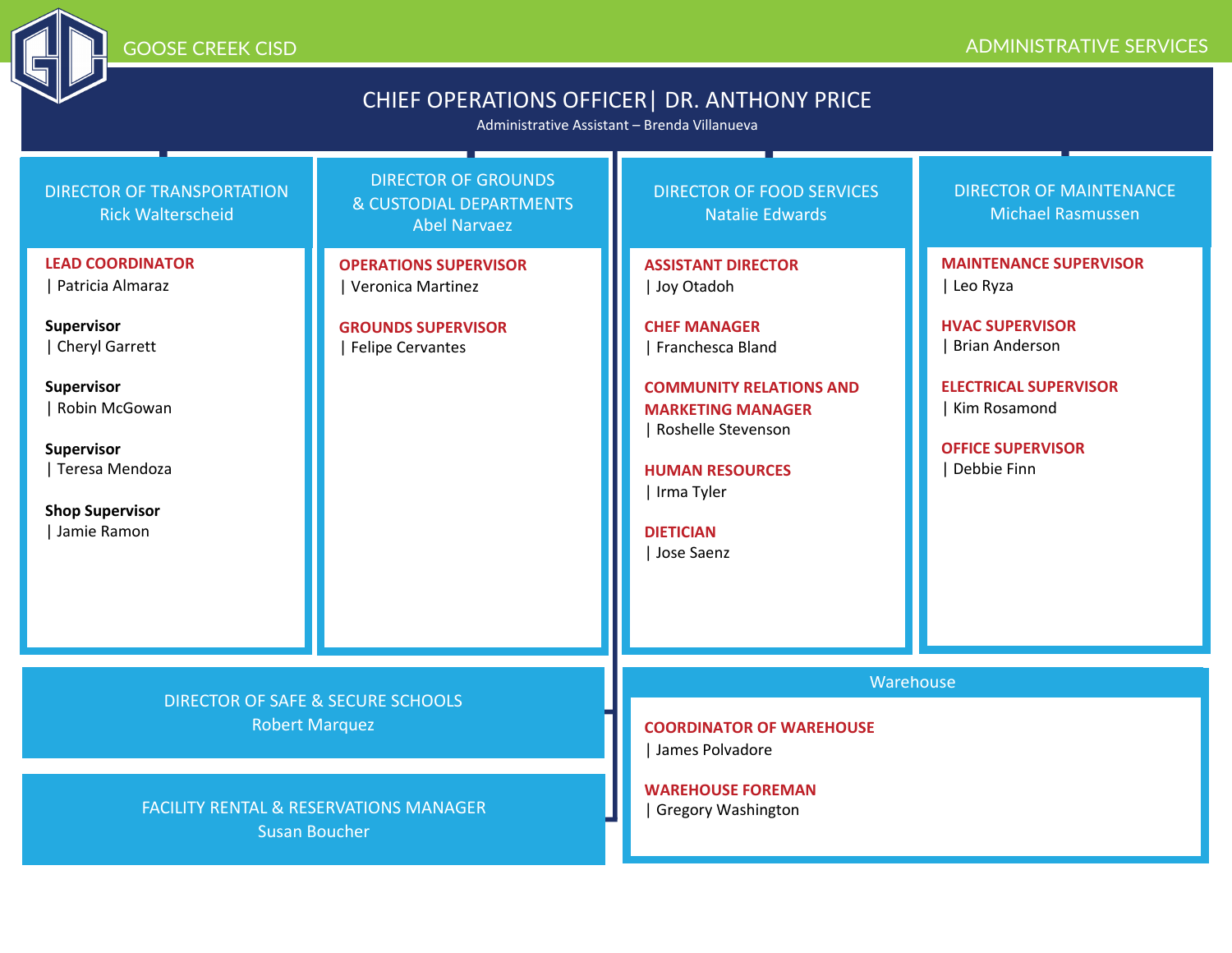

Expose CREEK CISD COOSE CREEK CISD COOSE CREEK CISD

# DEPUTY SUPERINTENDENT OF CURRICULUM & INSTRUCTION | SUSAN JA

Administrative Assistant – Jamie Martinez

| <b>AREA EXECUTIVE DIRECTORS</b><br>Dr. Sandy Conklin, Kevin Foxworth, and Karen Thomas<br>Click here for organizational chart.                                        | <b>DIRECTOR OF INTERVENT</b><br><b>Holli Phari</b>                                                                                |                                                                                |  |
|-----------------------------------------------------------------------------------------------------------------------------------------------------------------------|-----------------------------------------------------------------------------------------------------------------------------------|--------------------------------------------------------------------------------|--|
| DIRECTOR OF ADVANCED ACADEMICS & SPECIAL PROJECTS<br>Christi Leath<br><b>ADVANCED ACADEMICS COORDINATOR</b><br>  Brandy Onken                                         | <b>COORDINATOR OF DYSLEXIA SERVICES</b><br>  Kimberly Chaddick<br><b>SECONDARY DYSLEXIA SPECIALIST</b><br>  Tarana Batiste        | <b>ELEN</b><br>  She<br><b>DIST</b><br><b>INTE</b><br>$ $ Eri                  |  |
| DIRECTOR OF ASSESSMENT & ACCOUNTABILITY<br><b>Kerry Tilton</b><br><b>STUDENT ASSESSMENT COORDINATOR</b>                                                               | <b>DIRECTOR OF CURRICULUM</b><br>Livia Callahan - Elementary   Dr<br><b>ASSOCIATE DIRECTOR OF ELA &amp;</b>                       | <b>ASS</b>                                                                     |  |
| Leslie Garcia                                                                                                                                                         | <b>FOREIGN LANGUAGES</b><br>Sarah Flusche                                                                                         | <b>HIG</b><br> K                                                               |  |
| <b>DIRECTOR OF BILINGUAL / ESL</b><br>Dr. Pilar Moreno-Recio                                                                                                          | <b>ASSOCIATE DIRECTOR OF</b><br><b>MATHEMATICS K-12</b><br>  Angela Cornelius                                                     | <b>ASS</b><br><b>STL</b><br>$ F_1$                                             |  |
| <b>COORDINATOR FOR MIGRANT EDUCATION PROGRAM COMPLIANCE</b><br>Jane Paris                                                                                             | Textbook Technician                                                                                                               |                                                                                |  |
| <b>New Generation Systems Data Specialist</b><br>  Diana Aguirre                                                                                                      | <b>DIRECTOR OF SPECIAL</b>                                                                                                        |                                                                                |  |
| <b>BILINGUAL / ESL SPECIALIST</b><br>Sheila Chabera, Araceli Garcia, Sam Torres Banda, Belinda Morales, Danyelle Morris<br><b>LPAC SPECIALIST</b><br>Joseph Rodriguez | <b>ASSESSMENT COORDINATOR</b><br>  Angela Juarez<br><b>COMPLIANCE &amp; ACCOUNTABILITY</b><br><b>COORDINATOR</b><br>  Nisha Jones | <b>Christina Rit</b><br><b>DIST</b><br>cod<br><b>TRA</b><br>  Mi<br><b>RES</b> |  |
| DIRECTOR OF COUNSELING AND COLLEGE & CAREER READINES<br><b>Kim Fox</b>                                                                                                | <b>DISTRICT WIDE PROGRAMS</b><br><b>COORDINATOR [BEHAVIOR, PPCD,</b><br><b>FOCUS]</b>                                             | <b>COC</b><br>$ $ Pa                                                           |  |
| <b>COLLEGE &amp; CAREER READINESS COORDINATOR</b><br>Anna Espinoza                                                                                                    | TBD                                                                                                                               | TRI-<br><b>SCH</b><br>  Lei                                                    |  |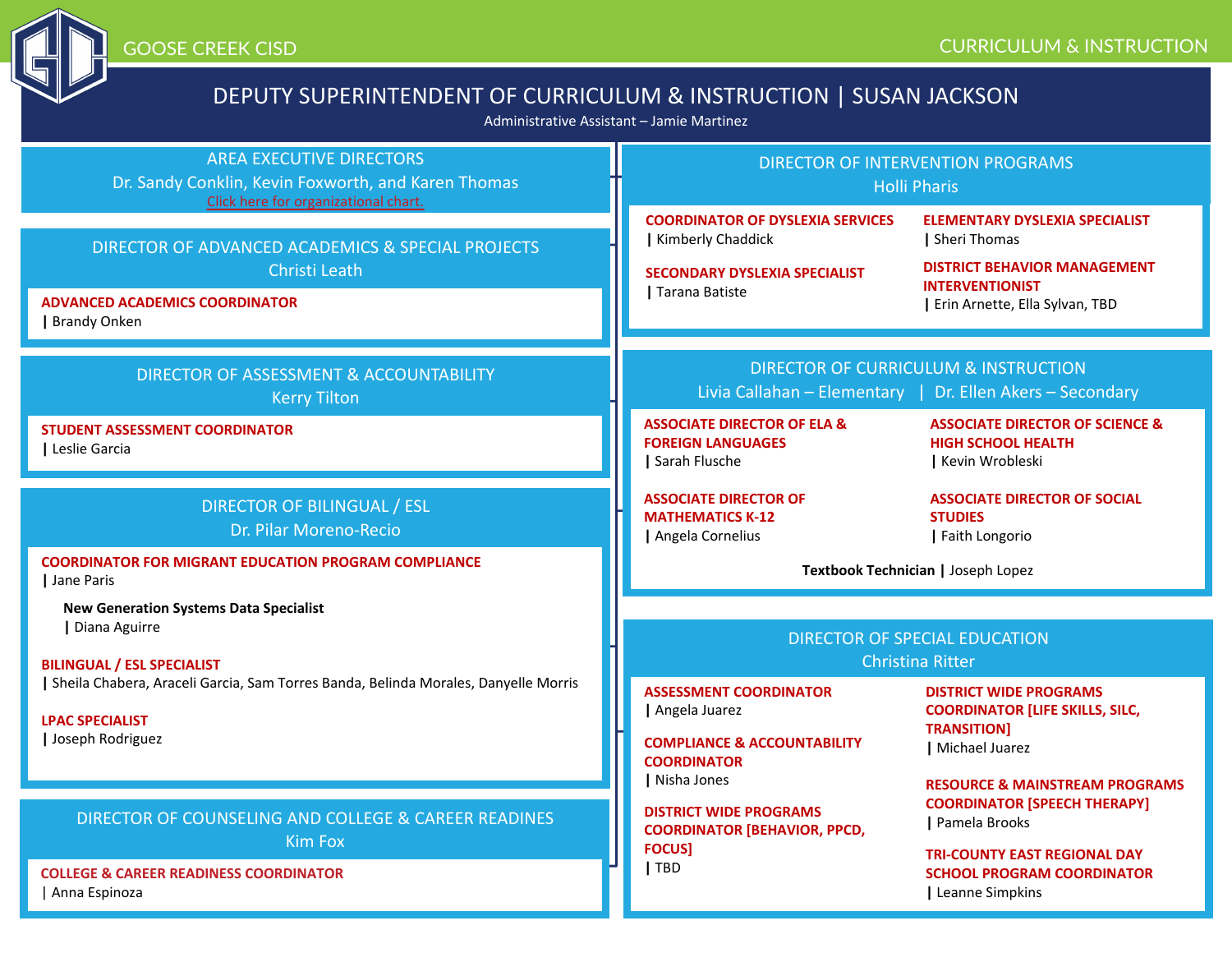

# DEPUTY SUPERINTENDENT OF CURRICULUM & INSTRUCTION | SUSAN JACKSON

Administrative Assistant – Jamie Martinez

| <b>AREA EXECUTIVE DIRECTOR</b><br>Dr. Sandy Conklin |                                        |                                  | <b>AREA EXECUTIVE DIRECTOR</b><br><b>Karen Thomas</b> | <b>AREA EXECUTIVE DIRECTOR</b><br><b>Kevin Foxworth</b> |                             |
|-----------------------------------------------------|----------------------------------------|----------------------------------|-------------------------------------------------------|---------------------------------------------------------|-----------------------------|
| <b>ALAMO ELE</b>                                    | <b>PUMPHREY ELE</b>                    | <b>BAÑUELOS ELE</b>              | <b>HARLEM ELE</b>                                     | <b>GOOSE CREEK</b><br><b>MEMORIAL HS</b>                | <b>BAYTOWN JR</b>           |
| Leah Abbate                                         | Renee Meyer                            | Carrie Smith                     | <b>Betty Baca</b>                                     | Kathy Holland                                           | Judy Machyeon               |
| <b>AUSTIN ELE</b>                                   | <b>A. SMITH ELE</b>                    | <b>CARVER ELE</b>                | <b>HIGHLANDS ELEM</b>                                 |                                                         | <b>CEDAR BAYOU JR</b>       |
| Amy Henderson                                       | <b>Katherine Cruz</b>                  | Erica Smith                      | <b>Blanca Capetillo</b>                               | <b>ROBERT E. LEE HS</b><br>James Gray                   | Jeralan Kannady             |
| <b>BOWIE ELE</b>                                    | <b>TRAVIS ELE</b>                      | <b>CLARK ELE</b>                 | <b>HOPPER PRIMARY</b>                                 |                                                         | <b>EDWARD "EF" GREEN JR</b> |
| Dr. Regina Patrick-Sims                             | Kody Griffin                           | Kemberly Scheidt                 | Maria Rosas                                           | <b>ROSS S.</b><br><b>STERLING HS</b>                    | <b>Earnest Brooks</b>       |
| <b>CROCKETT ELE</b>                                 | <b>PETER E. HYLAND</b>                 | <b>DE ZAVALA ELE</b>             | <b>SAN JACINTO ELE</b>                                | Nathan Chaddick                                         | <b>GENTRY JR</b>            |
| Tailis Oniwon                                       | <b>CENTER</b><br>Michelle Verdun       | <b>Bart Cobb</b>                 | Luis Muñoz                                            | <b>IMPACT ECHS</b>                                      | Michelle Duhon              |
| <b>LAMAR ELE</b>                                    |                                        | <b>EARLY LEARNING</b>            | <b>VICTORIA WALKER ELE</b>                            | Laura Reyes                                             | <b>HIGHLANDS JR</b>         |
| Maria Rosas Gonzalez                                | <b>STUART CAREER</b><br><b>TECH HS</b> | <b>ACADEMY</b><br>Adrienne Tesar | Monica Juarez                                         |                                                         | Dr. Bernie Mulvaney         |
|                                                     | Dr. Cap Roder                          |                                  | <b>POINT</b>                                          |                                                         | <b>HORACE MANN JR</b>       |
|                                                     |                                        |                                  | Dr. Tricia Times                                      |                                                         | Daniel Blanson              |
|                                                     | <b>VIRTUAL SCHOOL</b><br>Alicia Brooks |                                  |                                                       |                                                         |                             |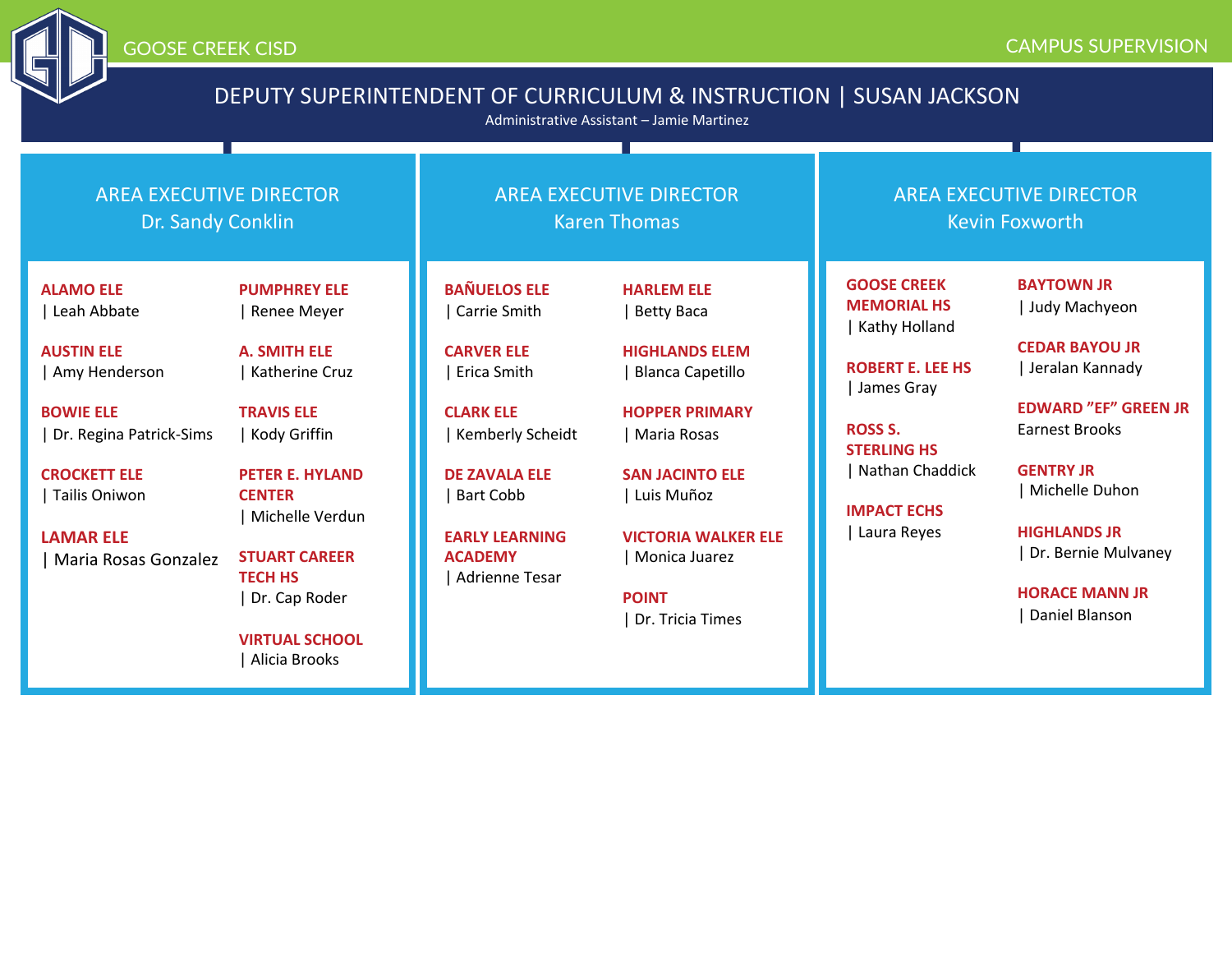

# ASSISTANT SUPERINTENDENT OF HUMAN RESOURCES | ELOY CHAPA

Administrative Assistant – Elsa Rendon

| <b>DIRECTOR OF</b><br><b>HUMAN RESOURCES</b><br>Dr. Tyrone Sylvester | <b>DIRECTOR OF</b><br><b>HUMAN RESOURCES</b><br>Dr. Ron Wyatt<br>Secretary to Director of<br>Secretary to Directors of Human<br>Resources and Talent Acquisition and<br>Development - Alyssa Arellano | <b>DIRECTOR OF</b><br><b>STUDENT SERVICES</b><br>Araceli De La Cruz                              | <b>CERTIFICATION OFFICER</b><br><b>Marisol Treviño Pacheco</b> |
|----------------------------------------------------------------------|-------------------------------------------------------------------------------------------------------------------------------------------------------------------------------------------------------|--------------------------------------------------------------------------------------------------|----------------------------------------------------------------|
| <b>Human Resources</b><br>Naite Hafoka                               |                                                                                                                                                                                                       | <b>STUDENT SERVICES COORDINATOR</b><br><b>Kimberly Barnes</b>                                    | <b>BUDGET ANALYST /</b><br><b>POSITION CONTROL</b>             |
| <b>DIRECTOR OF EMPLOYEE</b><br><b>HEALTH AND WELLNESS</b>            | <b>DIRECTOR OF TALENT ACQUISITION</b><br>AND DEVELOPMENT<br>Lisa Steele                                                                                                                               | <b>PEIMS DATA SPECIALIST</b><br>Tricia Nesselrode                                                | <b>Kim Wooten</b>                                              |
| <b>Stephanie Myers</b>                                               |                                                                                                                                                                                                       | PEIMS ASSISTANT DATA SPECIALIST                                                                  |                                                                |
| <b>BENEFITS CLERK</b><br>Vanessa Williams                            | <b>RECEPTIONIST / CLERK</b><br>Diana Aguirre / Karina Davila                                                                                                                                          | Teresa Loria<br><b>STUDENT SERVICES SPECIALIST</b><br>Cindy DeYoung<br><b>TRUANCY SPECIALIST</b> |                                                                |
| <b>BENEFITS CLERK</b><br>  Cynthia Barrios                           | <b>HUMAN RESOURCES CLERK</b><br>Yesenia Gonzalez                                                                                                                                                      |                                                                                                  |                                                                |
| <b>WORKERS' COMP SPECIALIST</b>                                      |                                                                                                                                                                                                       | Lisa Vaughan                                                                                     |                                                                |
| Letty Arredondo                                                      |                                                                                                                                                                                                       | Secretary   Kim Mendenhall<br><b>Attendance Specialist   Carrie Fry</b>                          |                                                                |
| <b>SUBSTITUTE OFFICE</b><br>Nikki Harrison                           |                                                                                                                                                                                                       | <b>COORDINATOR OF HEALTH</b><br><b>SERVICES</b>                                                  |                                                                |
| <b>HUMAN RESOURCES CLERK</b><br><b>Bianca Gold</b>                   |                                                                                                                                                                                                       | Patricia Peña<br><b>School Nurses</b>                                                            |                                                                |
|                                                                      |                                                                                                                                                                                                       |                                                                                                  |                                                                |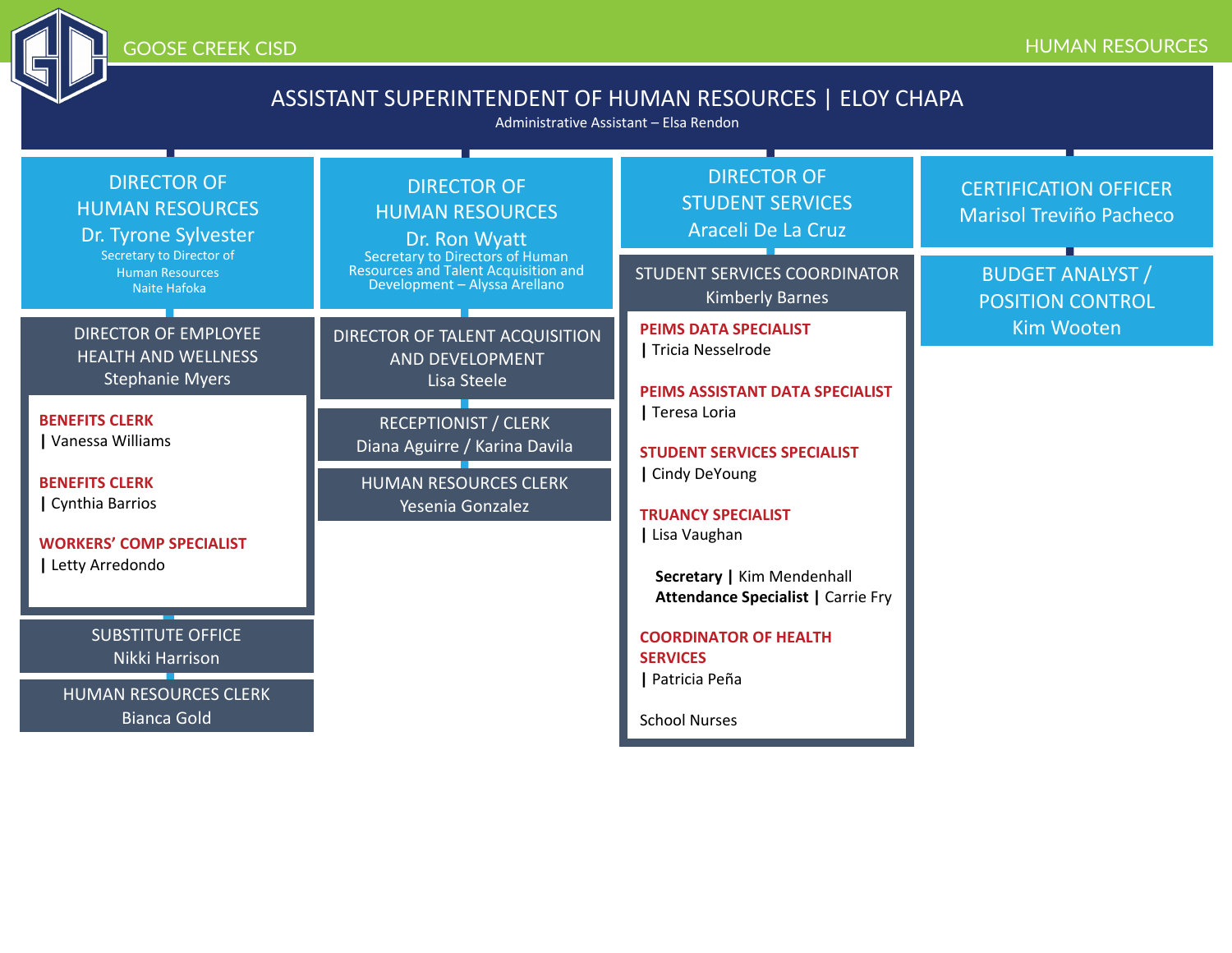

### GOOSE CREEK CISD BUSINESS SERVICES

## CHIEF FINANCIAL OFFICER| Brigitte Clark

Administrative Assistant – Sandra Adcock

## DIRECTOR OF TAX SERVICES Charlene Piggott

### **ASSISTANT TAX COLLECTORS**

| Jennifer Alaniz | Teri Roche

**DELINQUENT TAX COORDINATOR** | Delilah Villegas

**DEPUTY TAX COLLECTOR** | Nichelle Walker

**TAX DEPOSITORY SPECIALISTS**

| Ester Castro | Virginia Vasquez

#### **TAX CLERKS**

| Gracie Araujo | Mayra Buenrostro | Patricia Reed | Ashley Reyes | Sandra Valdovinos

## DIRECTOR OF FINANCE Renea Woodruff

#### TREASURER / CONTROLLER | LeAna Dixon

**PAYROLL SUPERVISOR** | Kelly Cardenas

#### **PAYROLL COORDINATOR** | Fran Simon

**PAYROLL ASSISTANT** | Melissa Gosnell

**PAYROLL CLERKS** | Irma Johnson | Eunice Renteria

#### **ACCOUNTS PAYABLE COORDINATOR** | Cindy Willingham

**Accounts Payable Specialist |** Mandy Corley **Accounts Payable Specialist |** Nancy Hernandez **Accounts Payable Clerk |** Stacy Neathery

**SENIOR ACCOUNT SPECIAL REVENUE** | Pauline Cedeno

**FIXED ASSET ACCOUNTANT** | Shirley Mosley

**ACCOUNTANT** | Annette Leonard

**ACCOUNTANT COMPLIANCE & CAMPUS SUPPORT** | Larina Dobson

## DIRECTOR OF PURCHASING & WAREHOUSE OPERATIONS TBD

**SENIOR BUYER** | Keona Robertson

**P-CARD SPECIALIST**

| Ashley Pogue

**PURCHASING SPECIALIST** | Heather Patt

#### **WAREHOUSE SUPERVISOR**

| Rafael Cantu

**Associate |** Kevin Braxton **Associate |** Richard Ellis **Driver |** Alvaro Cossio **Driver |** Alfonso Martinez **Foreman |** Samuel Chapa **Mail Specialist |** Kim Carr **Support Specialist |** Alondra Lopez

DIRECTOR OF FEDERAL PROGRAMS Ginger McKay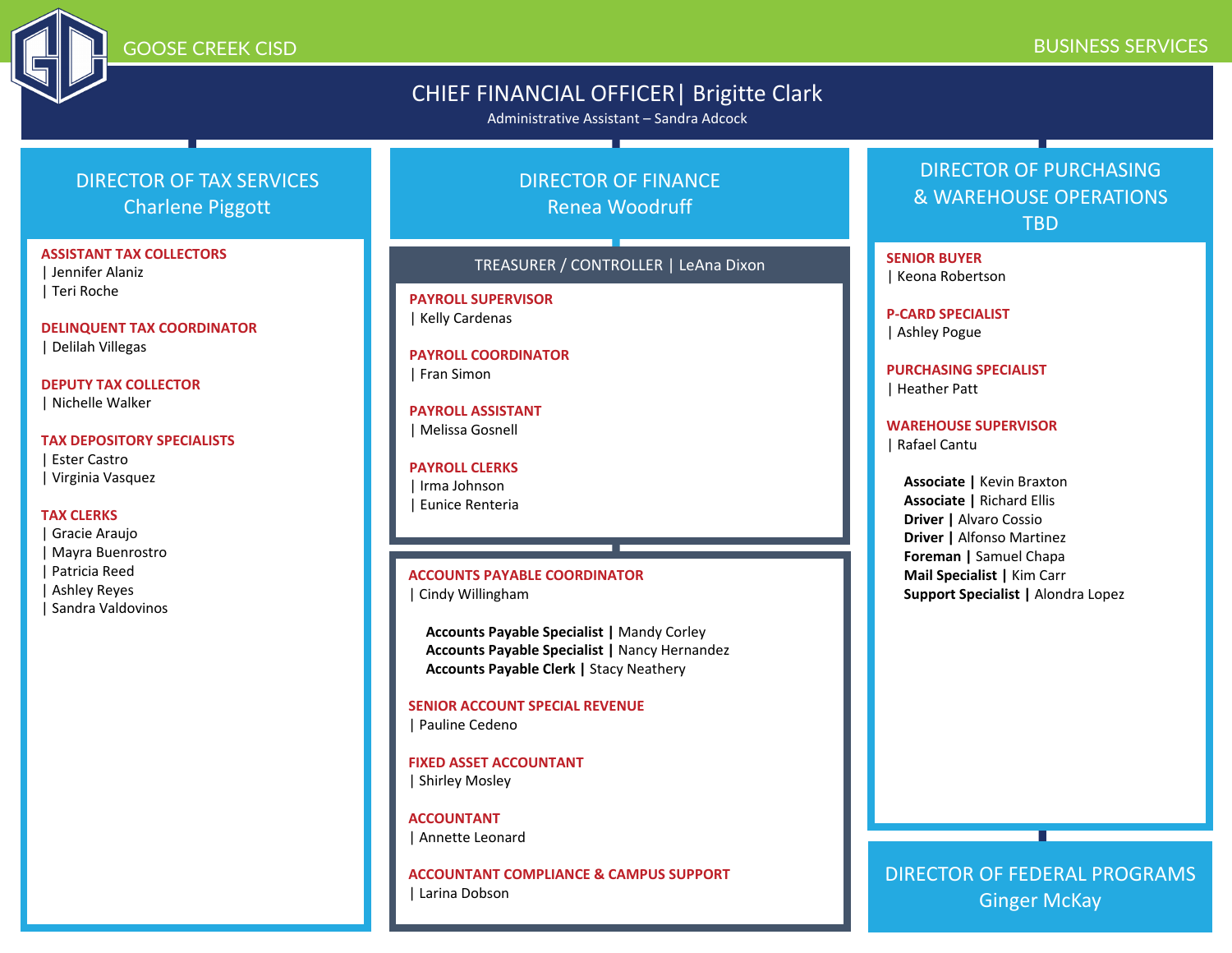# CHIEF TECHNOLOGY OFFICER| MATTHEW FLOOD

Administrative Assistant – Brandi Ray

| <b>DIRECTOR OF INFORMATION SERVICES</b><br><b>Alicia Brooks</b>                                                                                                                                                                       | DIRECTOR OF TECHNOLOGY SERVICES<br><b>Kevin Billings</b>                                                                                                                                                                                                                                                                                                                                                             | <b>DIRECTOR OF EDUCATIONAL</b><br><b>TECHNOLOGY</b><br><b>Steve Koester</b>                                                                                                                                                                                                   |
|---------------------------------------------------------------------------------------------------------------------------------------------------------------------------------------------------------------------------------------|----------------------------------------------------------------------------------------------------------------------------------------------------------------------------------------------------------------------------------------------------------------------------------------------------------------------------------------------------------------------------------------------------------------------|-------------------------------------------------------------------------------------------------------------------------------------------------------------------------------------------------------------------------------------------------------------------------------|
| <b>SENIOR TECHNICAL ANALYST</b><br>Michael Samuelson<br><b>DATA ANALYST</b><br>  Vicky Alvarado<br><b>DATA ANALYST</b><br><b>Bruce Sorrell</b><br><b>DATA ANALYST</b><br>  Kathy Zeagler<br><b>JR DATA ANALYST</b><br>Daisy McClellan | <b>PROJECT MANAGEMENT</b><br>Nick Mexas<br><b>NETWORK SERVICES</b><br><b>Eric Culpepper</b><br><b>Gilbert Lopez</b><br>Dane Morris<br>Joe Tesar<br><b>TECHNOLOGY SUPPORT TECHNICIANS</b><br><b>TBD</b><br>Rebecca Brueck<br><b>Brandon Bryan</b><br><b>TBD</b><br>Gary Lannou<br>Daniel Leija<br>Chris Lowder<br>Jacob Ford<br>Carlos Ramirez<br>Alfred Ray<br><b>PHONE SERVICES</b><br>Nelson Benoit<br>David Smith | <b>EDUCATION TECHNOLOGY</b><br><b>SPECIALISTS</b><br>Laurinda Glenn<br>Lori Roberts<br>Regina Rogers<br><b>TECHNOLOGY INTEGRATION</b><br><b>TEACHERS</b><br><b>Bryan Fuselier</b><br>Elaina Kloecker<br>Heidi Morgan<br>Katie Ward<br><b>RECEPTIONIST</b><br>Stephanie Moreno |
| <b>TECHNOLOGY INVENTORY SPECIALIST</b><br>Vanessa Arredondo                                                                                                                                                                           | <b>CUSTOMER SERVICE &amp; INVENTORY</b><br><b>DeeAnne Fagala</b>                                                                                                                                                                                                                                                                                                                                                     | <b>CYBERSECURITY SPECIALIST</b><br><b>Gary Lackey</b>                                                                                                                                                                                                                         |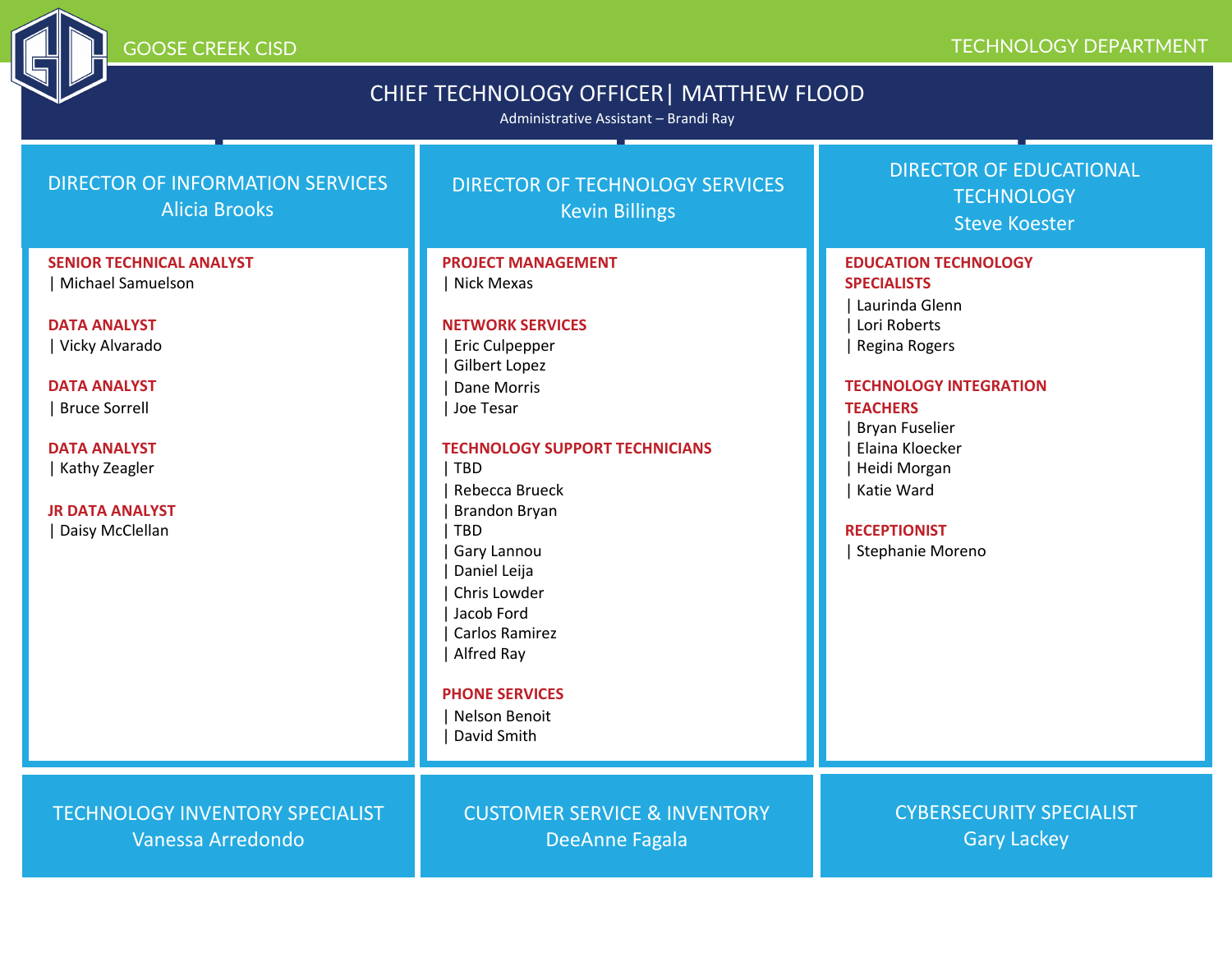

# EXECUTIVE DIRECTOR OF STRATEGIC PLANNING & INNOVATION | MATTHEW BOLINGER

Administrative Assistant – Angela Sanders

| DIRECTOR OF COMMUNICATIONS<br><b>Kristyn Cathey</b>                                                                                                             | <b>DIRECTOR OF COMMUNITY</b><br><b>ENGAGEMENT &amp; MARKETING</b><br><b>Kendall David</b>                                                      | <b>DIRECTOR OF</b><br><b>EDUCATION FOUNDATION</b><br>Erika Foster    | <b>COORDINATOR OF</b><br><b>HEALTH &amp; COMMUNITY</b><br>Amanda Kennington |
|-----------------------------------------------------------------------------------------------------------------------------------------------------------------|------------------------------------------------------------------------------------------------------------------------------------------------|----------------------------------------------------------------------|-----------------------------------------------------------------------------|
| <b>MULTI-MEDIA PRODUCTION</b><br><b>SPECIALIST</b><br>Carrie Pryor-Newman<br><b>PRINT SHOP OFFICE MANAGER</b><br>Jodie Billeaudeau<br><b>EQUIPMENT OPERATOR</b> | <b>MULTI-MEDIA DESIGN</b><br><b>SPECIALIST</b><br>Mima Trujillo<br><b>MULTI-MEDIA DESIGN</b><br><b>SPECIALIST</b><br><b>Brittney Culpepper</b> | <b>EDUCATION FOUNDATION</b><br><b>SECRETARY</b><br>Samantha Espinoza | <b>HEALTH AND COMMUNITY</b><br><b>ASSISTANT</b><br>Priscilla Garza          |
| Victoria Carr<br><b>EQUIPMENT MANAGER</b><br>Danita McGehee                                                                                                     | <b>TRANSLATOR</b><br>Veronica Dyson                                                                                                            |                                                                      |                                                                             |